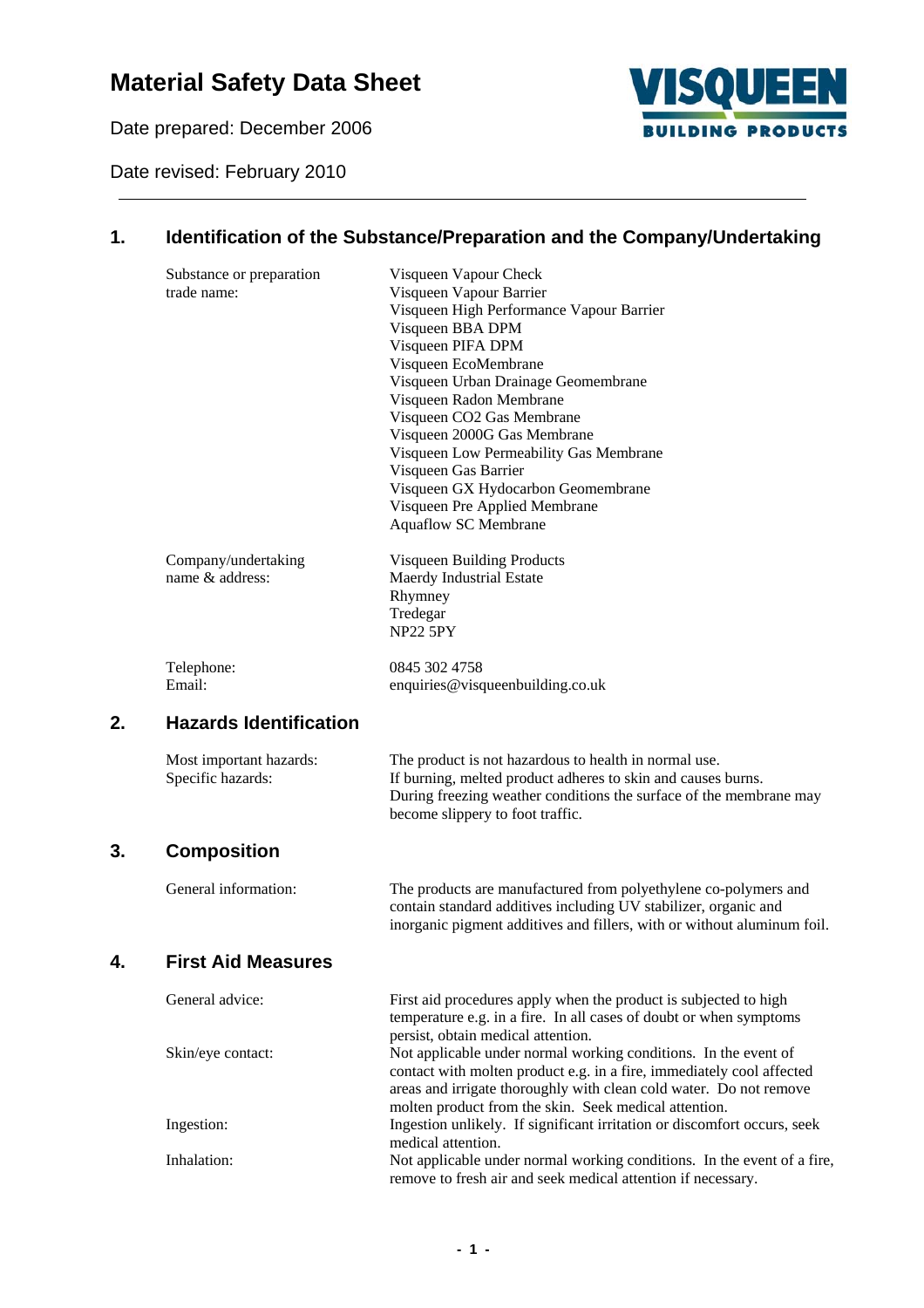# **Material Safety Data Sheet**

Date prepared: December 2006



Date revised: February 2010

## **5. Fire Fighting Measures**

| Suitable extinguishing media:<br>Unsuitable extinguishing media: | Use foam, carbon dioxide, dry powder, sand or earth.<br>Do NOT use water.                                                                                               |
|------------------------------------------------------------------|-------------------------------------------------------------------------------------------------------------------------------------------------------------------------|
| Special hazards in fire:                                         | Fire will produce smoke. Decomposition products may be a hazard to<br>health. Burning can be accompanied by the release of molten flaming                               |
| Required special protective<br>equipment for fire-fighters:      | droplets that could ignite adjacent flammable material.<br>In confined spaces, fire-fighters should wear self-contained breathing<br>apparatus and protective clothing. |

## **6. Accidental Release Measures**

| General information: | Not applicable. |
|----------------------|-----------------|
|----------------------|-----------------|

## **7. Handling and Storage**

| Handling precautions: | Employ safe lifting procedures when handling rolls.       |
|-----------------------|-----------------------------------------------------------|
| Storage precautions:  | Store under cover away from sources of heat and ignition. |

## **8. Exposure Controls and Personal Protection**

Exposure control: Not applicable.

Personal protection equipment -

| Foot protection:  | Wear safety shoes when handling rolls.                           |
|-------------------|------------------------------------------------------------------|
| Hand protection:  | Wear heavy duty gloves to protect against skin abrasion or cuts. |
| Hygiene measures: | Good hygiene measures should be followed at all times.           |

## **9. Physical and Chemical Properties**

| Appearance:       | Sheet material in roll form. |
|-------------------|------------------------------|
| Odour:            | None.                        |
| Water solubility: | Insoluble.                   |

### **10. Stability and Reactivity**

| Conditions to avoid:    | Stable under normal handling and storage conditions.     |
|-------------------------|----------------------------------------------------------|
| Materials to avoid:     | Strong oxidizing agents. Solvents or solvented products. |
| Hazardous decomposition |                                                          |
| products:               | Smoke, carbon monoxide, carbon dioxide.                  |

### **11. Toxicological Information**

General information: No known hazard.

#### **12. Ecological Information**

| General information: | The product is not biologically decomposable. It degrades under        |
|----------------------|------------------------------------------------------------------------|
|                      | prolonged ultraviolet exposure. It floats on water and is insoluble in |
|                      | water. No bioaccumulation known. The product is non toxic.             |